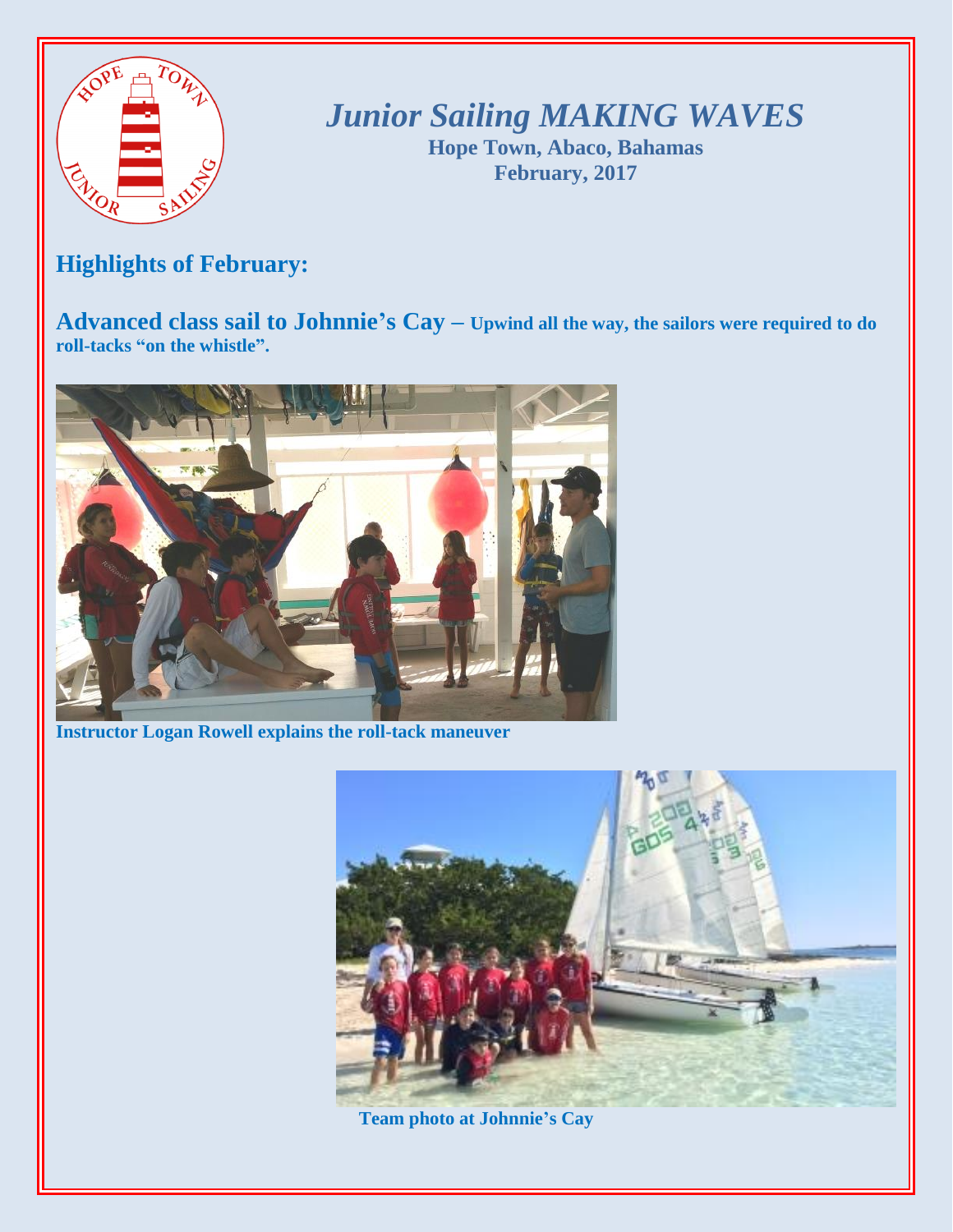**Beginner and Advanced Beginner Optis sailing in the harbor** 



Grand Finale for Session 1 - sail on the Abaco Rage to the Man-O-War Flea **Market**